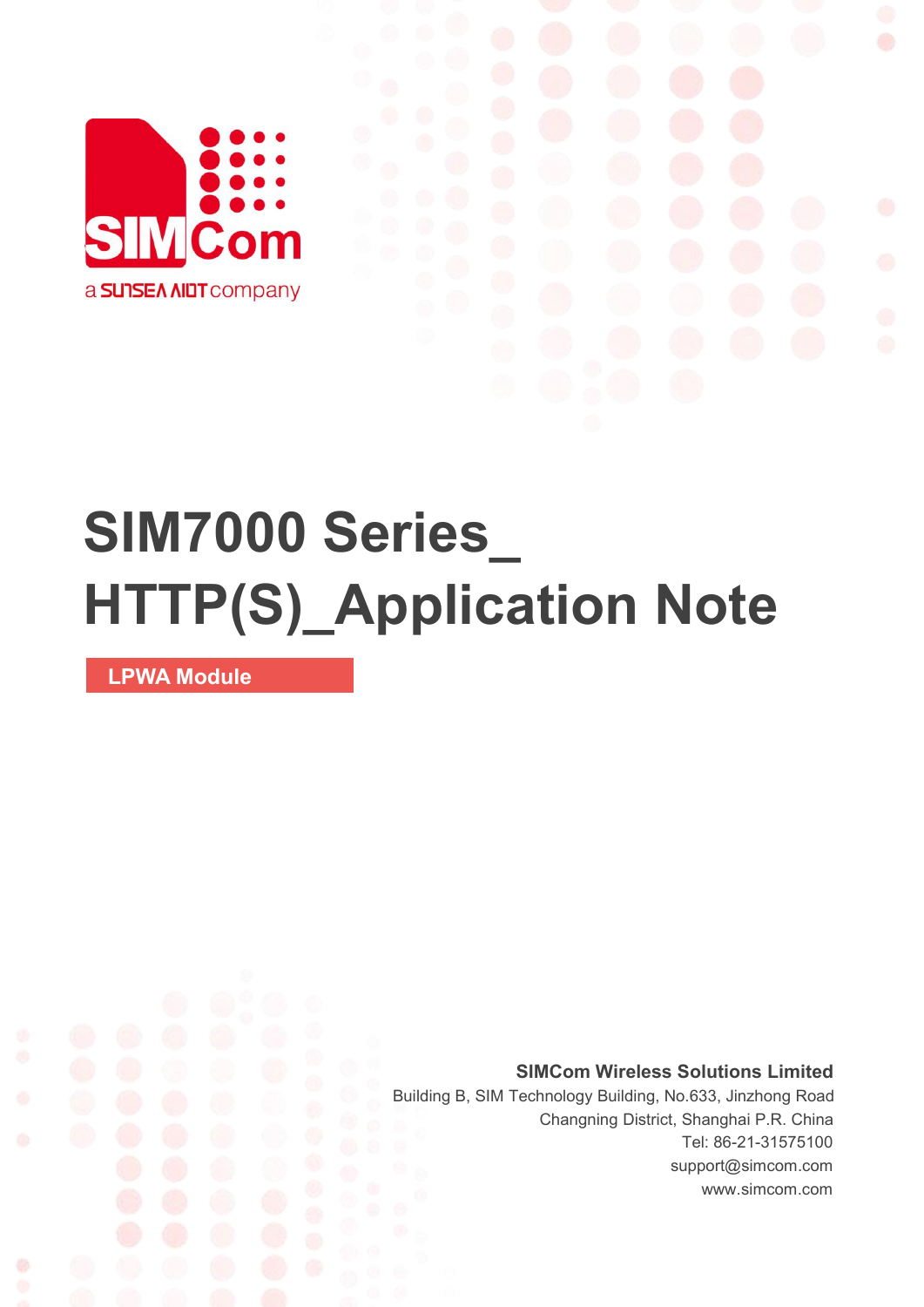

| ⊦Document Title: \ | HI I |
|--------------------|------|
| ersion:            |      |
|                    |      |
|                    |      |

#### **GENERAL NOTES**

SIMCOM OFFERS THIS INFORMATION AS A SERVICE TO ITS CUSTOMERS. TO SUPPORT APPLICATION AND ENGINEERING EFFORTS THAT USE THE PRODUCTS DESIGNED BY SIMCOM. THE INFORMATION PROVIDED IS BASED UPON REQUIREMENTS SPECIFICALLY PROVIDED TO SIMCOM BY THE CUSTOMERS. SIMCOM HAS NOT UNDERTAKEN ANY INDEPENDENT SEARCH FOR ADDITIONAL RELEVANT INFORMATION, INCLUDING ANY INFORMATION THAT MAY BE IN THE CUSTOMER'S POSSESSION. FURTHERMORE, SYSTEM VALIDATION OF THIS PRODUCT DESIGNED BY SIMCOM WITHIN A LARGER ELECTRONIC SYSTEM REMAINS THE RESPONSIBILITY OF THE CUSTOMER OR THE CUSTOMER'S SYSTEM INTEGRATOR. ALL SPECIFICATIONS SUPPLIED HEREIN ARE SUBJECT TO CHANGE.

#### **COPYRIGHT**

THIS DOCUMENT CONTAINS PROPRIETARY TECHNICAL INFORMATION WHICH IS THE PROPERTY OF SIMCOM WIRELESS SOLUTIONS LIMITED COPYING, TO OTHERS AND USING THIS DOCUMENT, ARE FORBIDDEN WITHOUT EXPRESS AUTHORITY BY SIMCOM. OFFENDERS ARE LIABLE TO THE PAYMENT OF INDEMNIFICATIONS. ALL RIGHTS RESERVED BY SIMCOM IN THE PROPRIETARY TECHNICAL INFORMATION , INCLUDING BUT NOT LIMITED TO REGISTRATION GRANTING OF A PATENT , A UTILITY MODEL OR DESIGN. ALL SPECIFICATION SUPPLIED HEREIN ARE SUBJECT TO CHANGE WITHOUT NOTICE AT ANY TIME.

#### **SIMCom Wireless Solutions Limited**

Building B, SIM Technology Building, No.633 Jinzhong Road, Changning District, Shanghai P.R. China Tel: +86 21 31575100

Email: [simcom@simcom.com](mailto:simcom@simcom.com)

#### **For more information, please visit:**

<https://www.simcom.com/download/list-863-en.html>

**For technical support, or to report documentation errors, please visit:** https://www.simcom.com/ask/ or email to: [support@simcom.com](mailto:support@simcom.com)

*Copyright © 2020 SIMCom Wireless Solutions Limited All Rights Reserved.*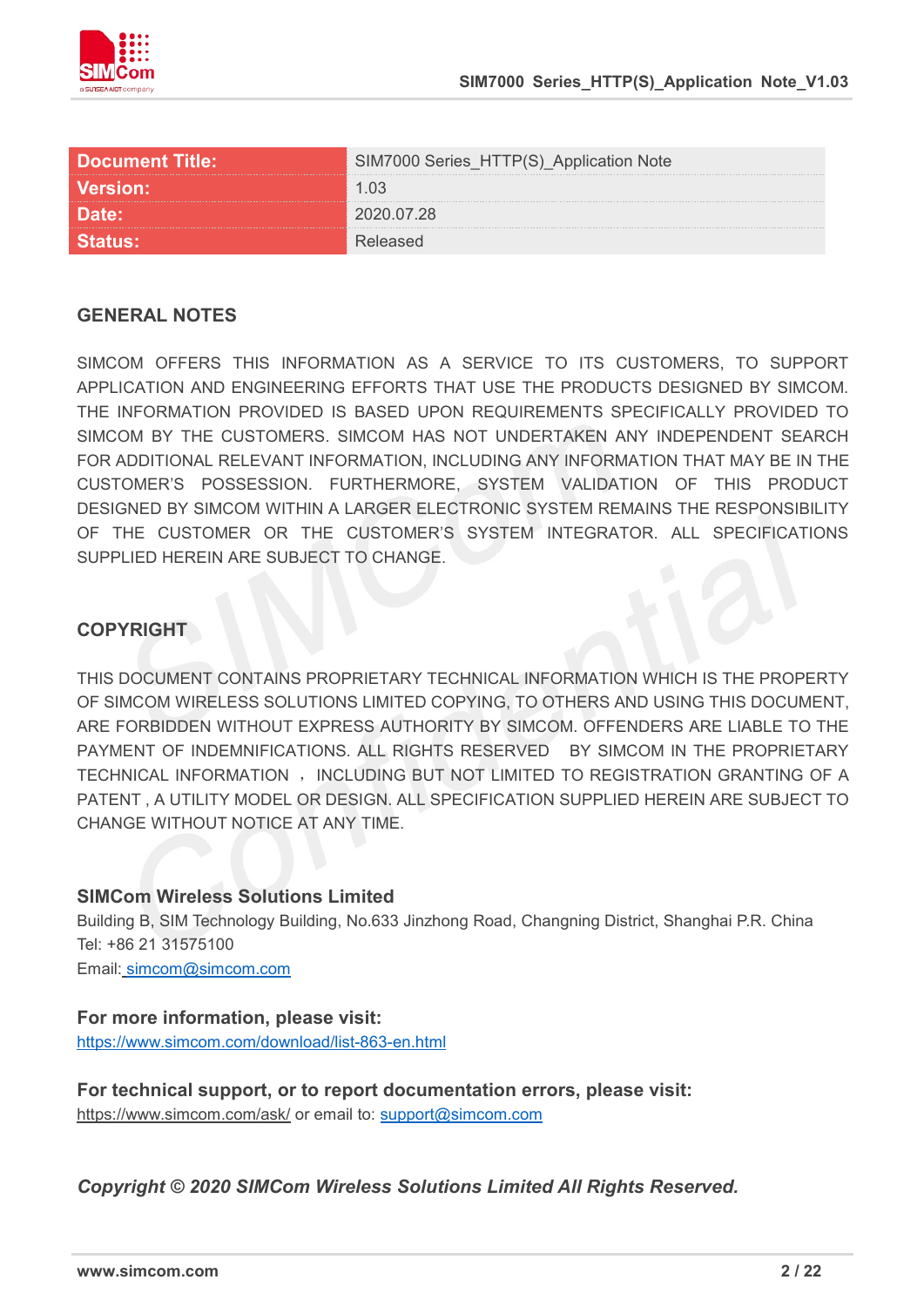

# **About Document**

# **Version History**

|       | ⊟ Dato    |           | What is new                                             |
|-------|-----------|-----------|---------------------------------------------------------|
| V1 00 |           |           |                                                         |
|       |           | Jaobao.gu | Modified Charpter 3.3 and max length of some parameters |
|       | )19.12.25 |           | ngting.ding Added HTTP and HTTPS Samples                |
|       |           |           |                                                         |

# **Scope**

## **This document applies to the following products**

| Name       |                                         | Size(mm) Comments |
|------------|-----------------------------------------|-------------------|
|            | SIM7000E/C/A/G Cat-M1(/NB1/EGPRS) 24*24 |                   |
| SIM7000E-N |                                         |                   |
|            |                                         |                   |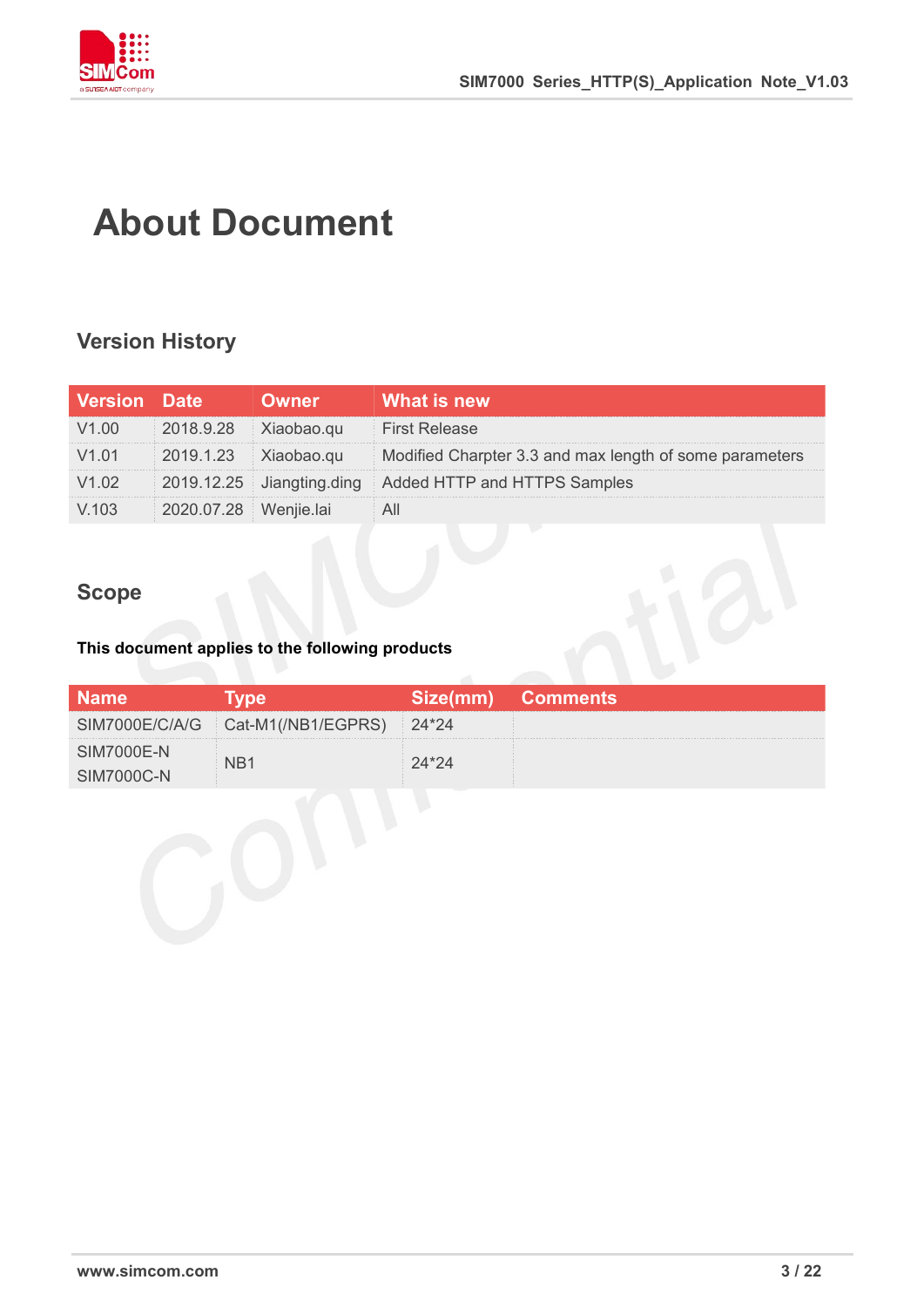

# **Contents**

| 1                       |     |       |  |
|-------------------------|-----|-------|--|
|                         | 1.1 |       |  |
|                         | 1.2 |       |  |
|                         | 1.3 |       |  |
| $\overline{2}$          |     |       |  |
|                         | 2.1 |       |  |
|                         | 2.2 |       |  |
| $\overline{3}$          |     |       |  |
| $\overline{\mathbf{4}}$ |     |       |  |
|                         | 4.1 |       |  |
|                         | 4.2 |       |  |
| 5                       |     |       |  |
|                         | 5.1 |       |  |
|                         |     | 5.1.1 |  |
|                         |     | 5.1.2 |  |
|                         | 5.2 |       |  |
|                         |     | 511   |  |
|                         |     | 5.2.1 |  |
|                         |     | 5.2.2 |  |
|                         |     |       |  |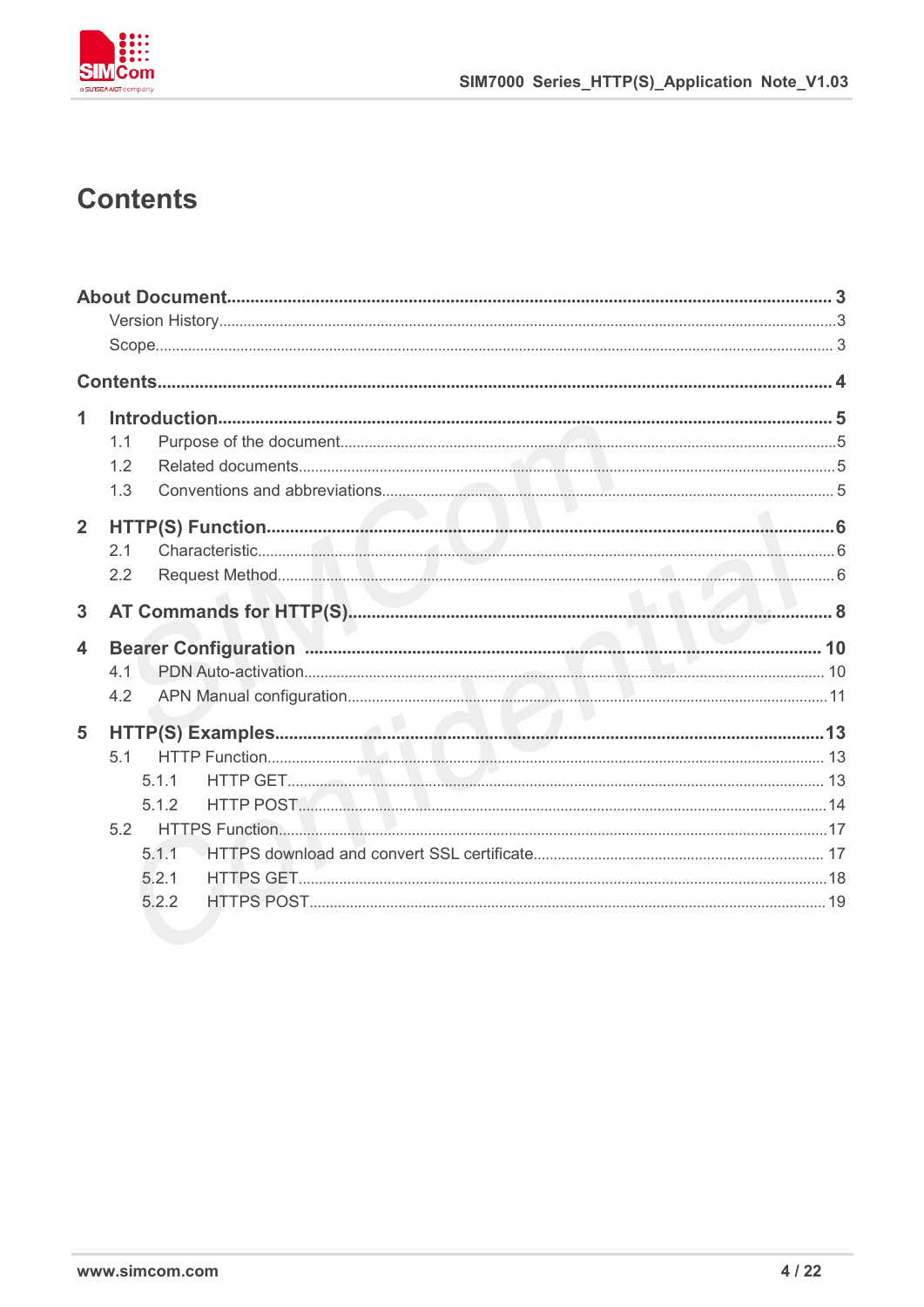

# **1 Introduction**

# **1.1 Purpose of the document**

Based on module AT command manual, this document will introduce HTTP(S) application process.

Developers could understand and develop application quickly and efficiently based on this document.

## **1.2 Related documents**

[1] SIM7000 Series AT Command Manual [2] RFC 2616

## **1.3 Conventions and abbreviations**

In this document, the GSM engines are referred to as following term:

- ME (Mobile Equipment);
- MS (Mobile Station);
- TA (Terminal Adapter);
- DCE (Data Communication Equipment) or facsimile DCE (FAX modem, FAX board);

In application, controlling device controls the GSM engine by sending AT Command via its serial interface. The controlling device at the other end of the serial line is referred to as following term:

- **•** TE (Terminal Equipment);
- DTE (Data Terminal Equipment) or plainly "the application" which is running on an embedded system;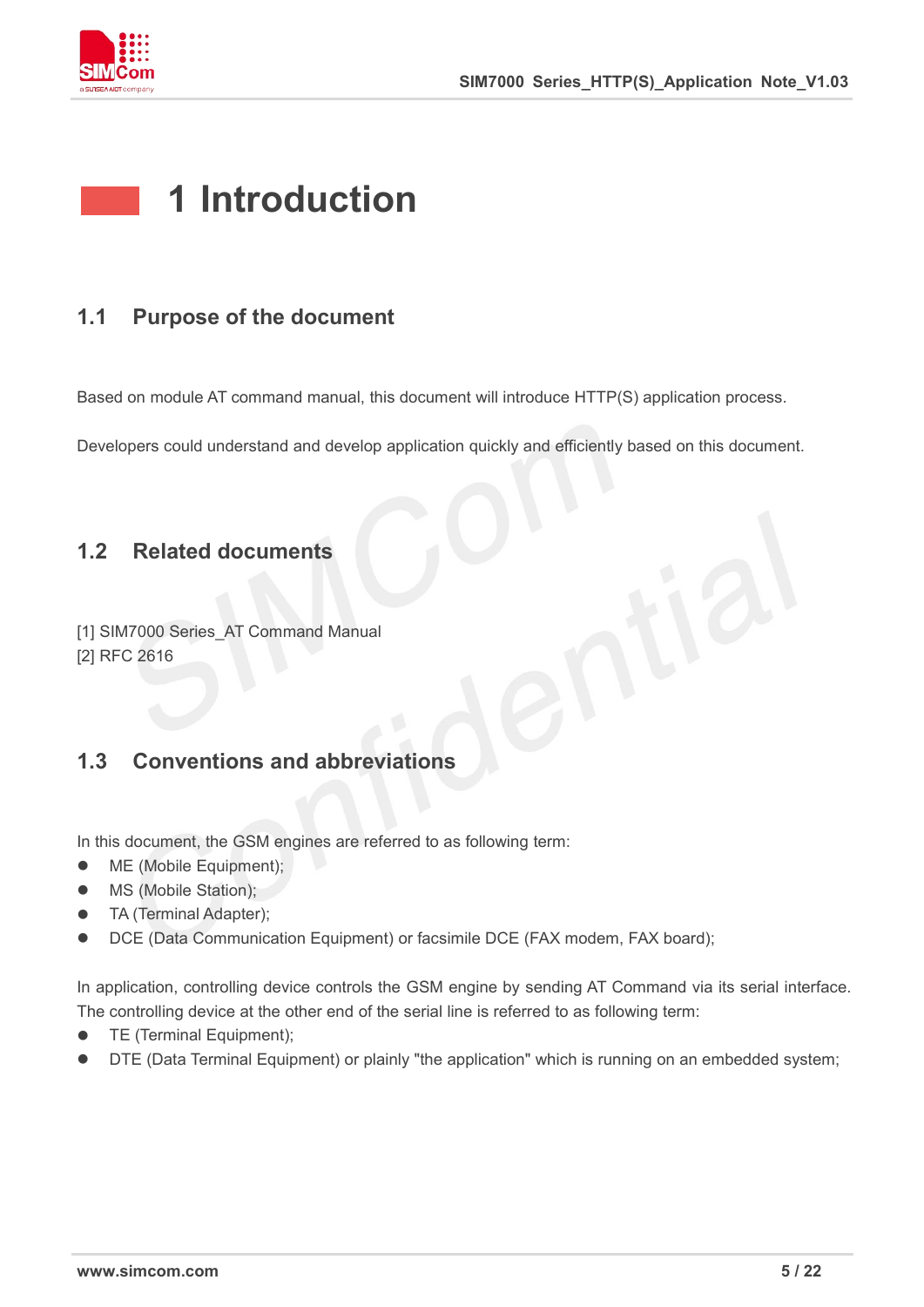

# **2 HTTP(S) Function**

HTTP (HyperText Transfer Protocol) is an application layer protocol. When you browse a web page, the browser and the web server will send and receive data on the Internet through the HTTP protocol. HTTP is a stateless protocol based on request and response patterns. That is what we usually call Request/Response.

# **2.1 Characteristic**

- $\triangleright$  Support client/server mode;
	- $\Leftrightarrow$  Simple and fast

When a client requests a service from a server, it only needs to pass the request method and path. Because the HTTP protocol is simple, the program size of the HTTP server is small, and the communication speed is fast.

 $\div$  Flexible

HTTP allows the transfer of any type of data object. The type being transferred is marked by Content-Type;

 $\lozenge$  No connection

No connection means limiting the processing of only one request per link. After the server processes the client's request and receives the customer's response, the server disconnects the link.This way, the transmission time can be saved.

 $\div$  Stateless

The HTTP protocol is a stateless protocol. Stateless means that the protocol has no memory for transaction processing. A lack of state means that if subsequent processing requires the previous information, it must be retransmitted, which may result in an increase in the amount of data transferred per connection. On the other hand, it responds faster when the server does not need previous information.

# **2.2 Request Method**

According to the HTTP standard, HTTP requests can use a variety of request methods.

HTTP 1.0 defines three request methods: the GET, POST, and HEAD methods.

HTTP1.1 adds six new request methods: OPTIONS, PUT, PATCH, DELETE, TRACE, and CONNECT methods.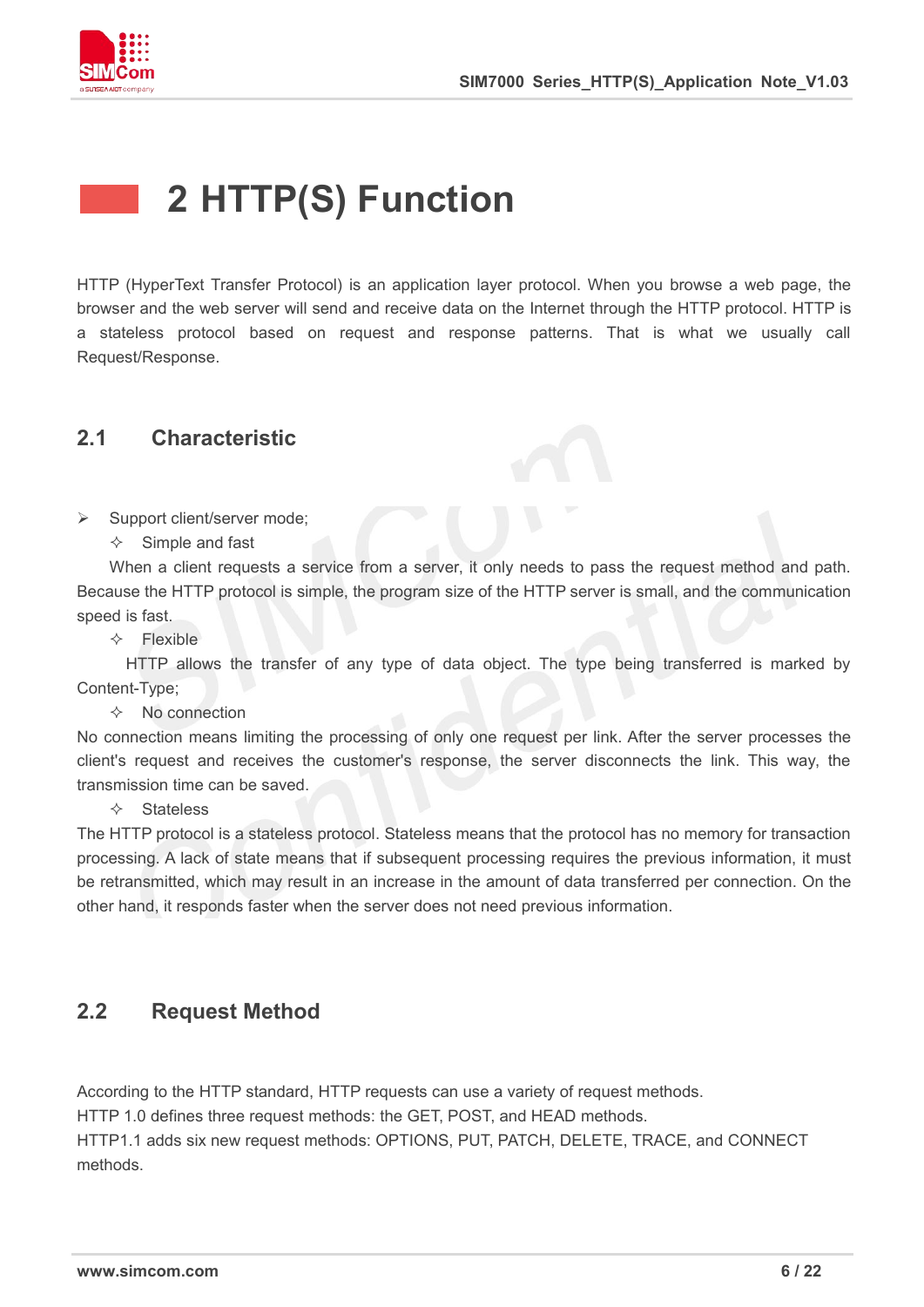

| <b>No</b>      | <b>Method</b>  | <b>Description</b>                                                                                              |
|----------------|----------------|-----------------------------------------------------------------------------------------------------------------|
| $\mathbf{1}$   | <b>GET</b>     | Make a request to a specific resource.                                                                          |
|                |                | Ask the server for a response that is consistent with the GET request, except that                              |
| $\overline{2}$ | <b>HEAD</b>    | the response body will not be returned. This method can obtain the meta                                         |
|                |                | information contained in the response message header without having to transmit<br>the entire response content. |
|                |                | Submit data to a specified resource for processing requests (such as submitting a                               |
|                |                | form or uploading a file). The data is included in the request body. POST requests                              |
| 3              | <b>POST</b>    | may result in the creation of new resources and/or modifications to existing                                    |
|                |                | resources.                                                                                                      |
| $\overline{4}$ | <b>PUT</b>     | Uploads its latest content to a specified resource location.                                                    |
| 5              | <b>DELETE</b>  | Requests the server to delete the resource identified by the Request-URI.                                       |
| 6              | <b>CONNECT</b> | H The HTTP/1.1 protocol is reserved for proxy servers that can connect                                          |
|                |                | connections to pipes.                                                                                           |
|                |                | Returns the HTTP request method supported by the server for a particular                                        |
| 7              | <b>OPTIONS</b> | resource. You can also test the functionality of the server by sending a "*" request                            |
|                |                | to the web server.                                                                                              |
| 8              | <b>TRACE</b>   | Echoes requests received by the server, primarily for testing or diagnostics.                                   |
| 9              | <b>PATCH</b>   | It is a supplement to the PUT method for local updating of known resources.                                     |

The SIM7000 series supports several methods: GET, POST, PUT, PATCH and HEAD.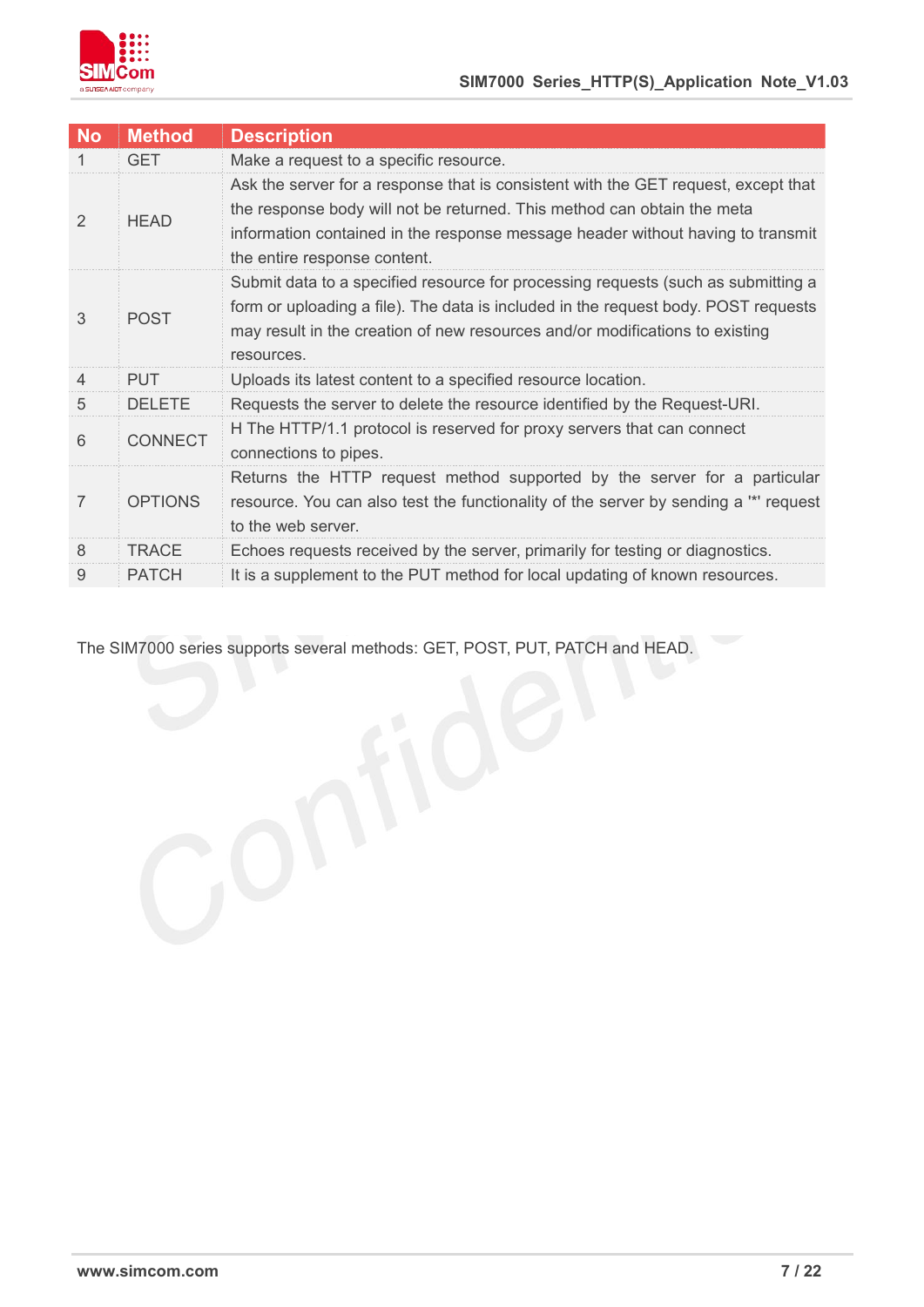

# **3 AT Commands for HTTP(S)**

| <b>AT Command</b>    | <b>Description</b>                       |
|----------------------|------------------------------------------|
| <b>AT+SHSSL</b>      | Select SSL Configure                     |
| <b>AT+SHCONF</b>     | Set HTTP(S) Parameter                    |
| <b>AT+SHCONN</b>     | HTTP(S) Connection                       |
| <b>AT+SHBOD</b>      | Set Body                                 |
| <b>AT+SHBODEXT</b>   | Set Extension Body                       |
| <b>AT+SHAHEAD</b>    | Add Head                                 |
| <b>AT+SHPARA</b>     | Set HTTP(S) Para                         |
| <b>AT+SHCPARA</b>    | Clear HTTP(S) Para                       |
| <b>AT+SHCHEAD</b>    | Clear Head                               |
| <b>AT+SHSTATE</b>    | Query HTTP(S) Connection Status          |
| <b>AT+SHREQ</b>      | Set Request Type                         |
| <b>AT+SHREAD</b>     | <b>Read Response Value</b>               |
| <b>AT+SHDISC</b>     | Disconnect HTTP(S)                       |
| <b>AT+HTTPTOFS</b>   | Download file to ap file system          |
| <b>AT+HTTPTOFSRL</b> | State of download file to ap file system |

For detail information, please refer to "SIM7000 Series\_AT Command Manual".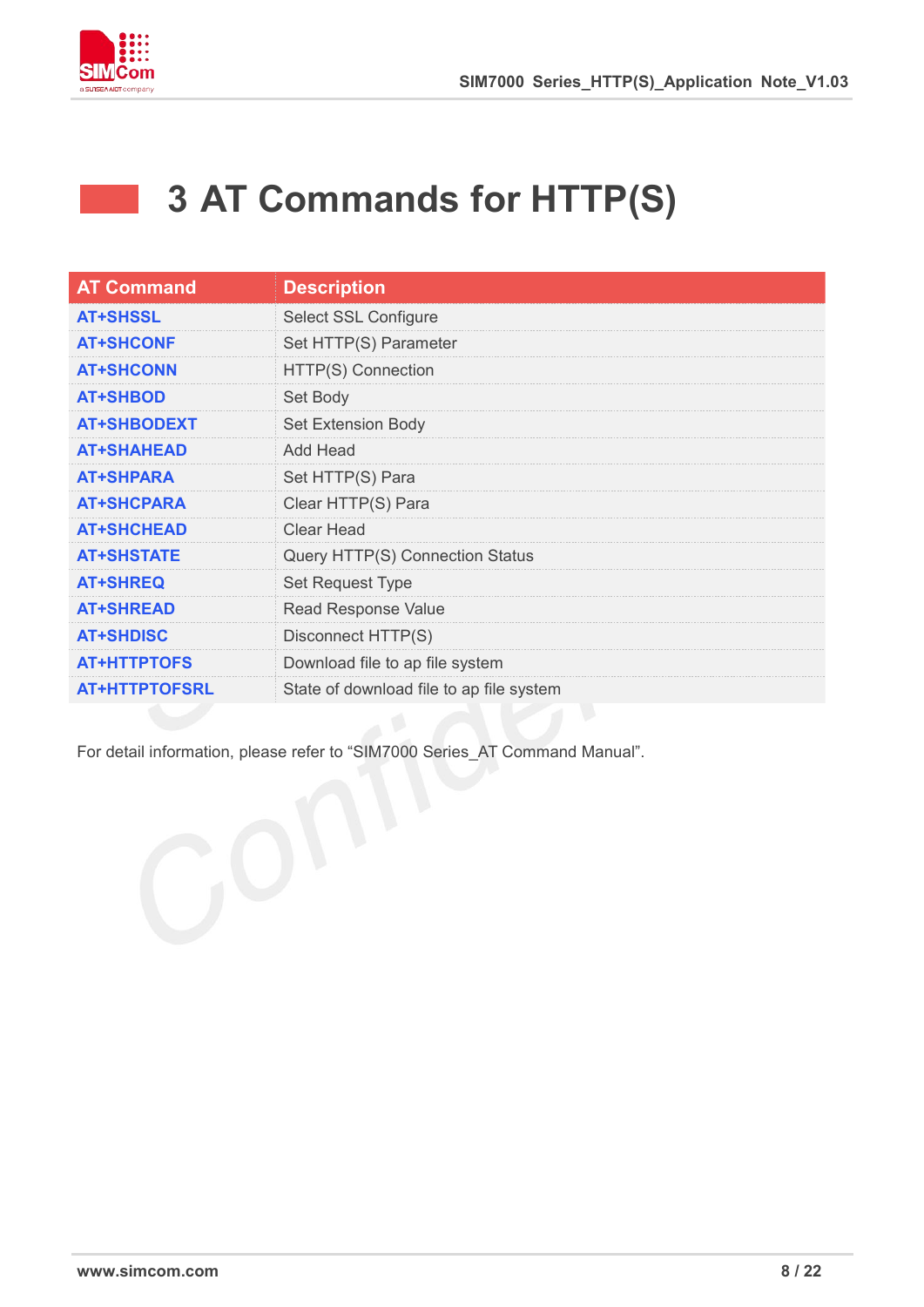

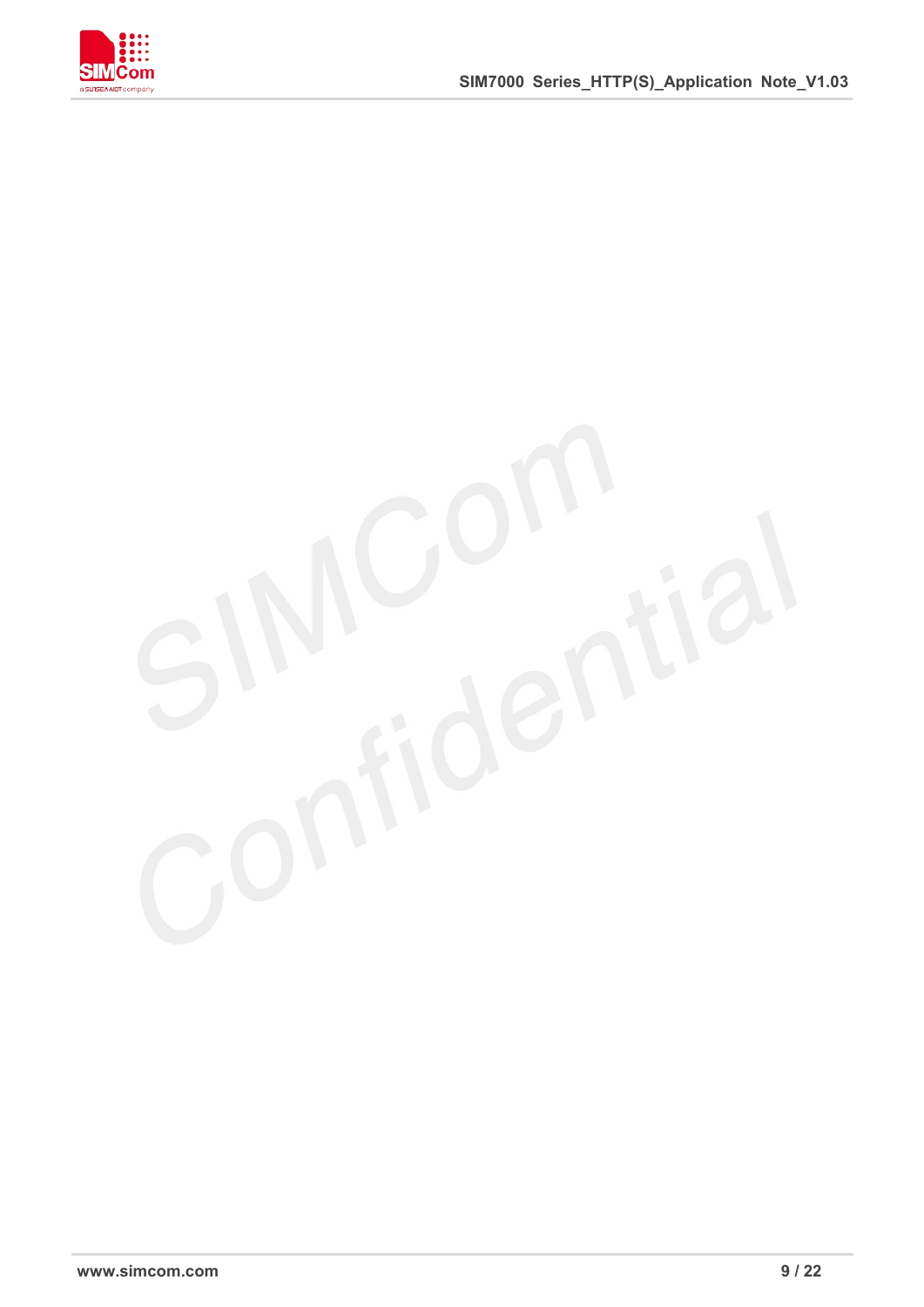

# **4 Bearer Configuration**

Usually module will register PS service automatically.

# **4.1 PDN Auto-activation**

| //Example of PDN Auto-activation. |                                                        |
|-----------------------------------|--------------------------------------------------------|
| <b>AT+CPIN?</b>                   | //Check SIM card status                                |
| +CPIN: READY                      |                                                        |
| <b>OK</b>                         |                                                        |
| AT+CGDCONT=1,"IP",""              | //Configure APN for registration when needed           |
| <b>OK</b>                         |                                                        |
| AT+CSQ                            | //Check RF signal                                      |
| +CSQ: 27,99                       |                                                        |
| <b>OK</b>                         |                                                        |
| <b>AT+CGATT?</b>                  | //Check PS service.                                    |
| +CGATT: 1                         | //1 indicates PS has attached.                         |
| <b>OK</b>                         |                                                        |
| AT+COPS?                          | //Query Network information, operator and network      |
| +COPS: 0,0,"CHN-CT",9             | mode 9, NB-IOT network                                 |
| <b>OK</b>                         |                                                        |
| <b>AT+CGNAPN</b>                  | //Query the APN delivered by the network after the     |
|                                   | CAT-M or NB-IOT network is successfully<br>registered. |
| +CGNAPN: 1,"ctnb"                 | //"ctnb" is APN delivered by the CAT-M or NB-IOT       |
|                                   | network. APN is empty under the GSM network.           |
| <b>OK</b>                         |                                                        |
| AT+CNCFG=1,"ctnb","cdma","1234"   | //Before activation please use AT+CNCFG to set         |
| <b>OK</b>                         | APN\user name\password if needed.                      |
| AT+CNACT=1                        | //Activate network                                     |
| <b>OK</b>                         |                                                        |
|                                   |                                                        |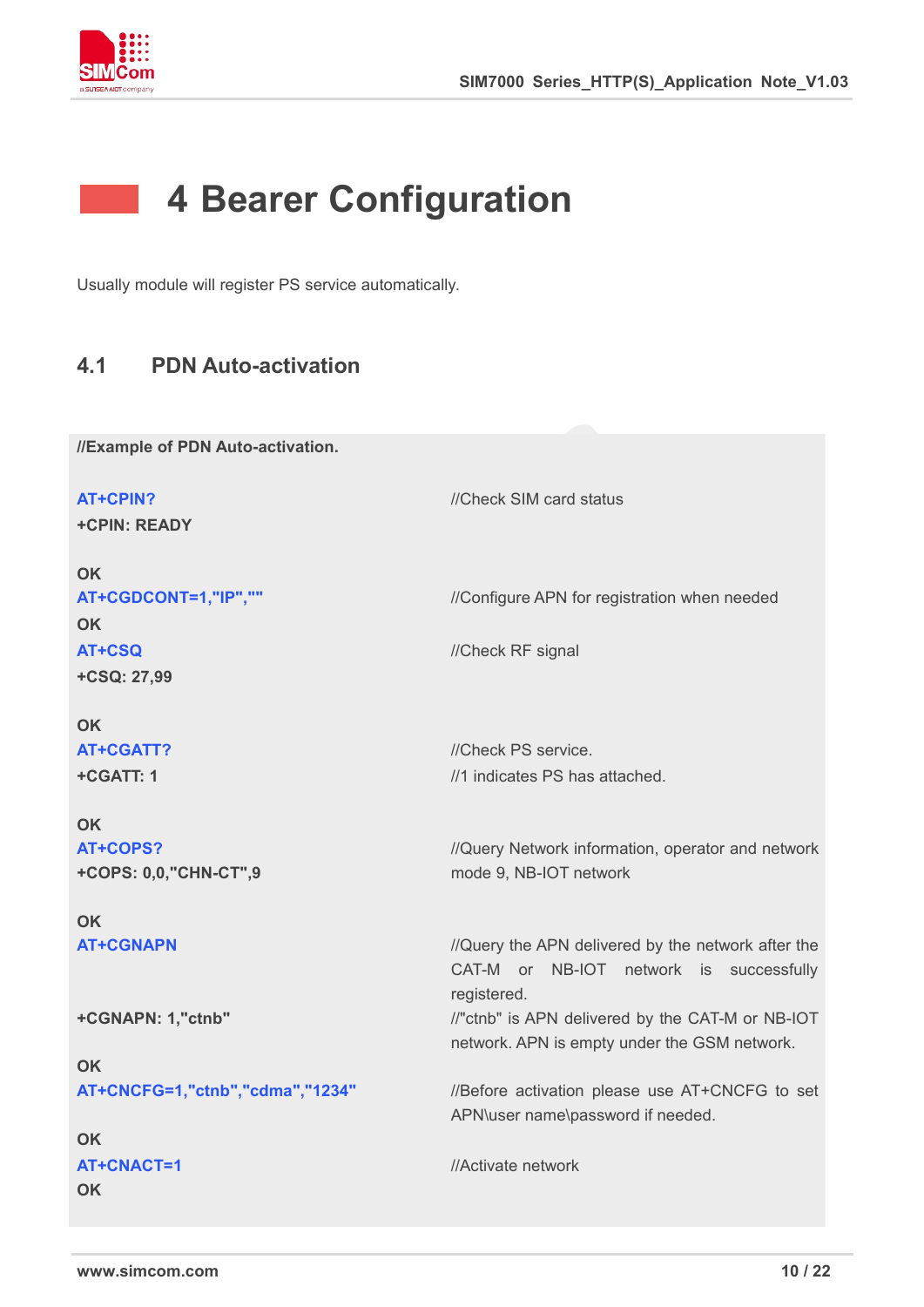

## **+APP PDP: ACTIVE AT+CNACT? +CNACT: 0,1,"10.94.36.44"**

//Get local IP

**OK**

# **4.2 APN Manual configuration**

If not attached automatically, could configure correct APN setting.

| //Example of APN Manual configuration.                                   |                                                                                                              |
|--------------------------------------------------------------------------|--------------------------------------------------------------------------------------------------------------|
| <b>AT+CFUN=0</b><br><b>+CPIN: NOT READY</b>                              | //Disable RF                                                                                                 |
| <b>OK</b>                                                                |                                                                                                              |
| AT+CGDCONT=1,"IP","ctnb"                                                 | //Set the APN manually                                                                                       |
| <b>OK</b>                                                                |                                                                                                              |
| <b>AT+CFUN=1</b>                                                         | //Enable RF                                                                                                  |
| <b>OK</b>                                                                |                                                                                                              |
| <b>+CPIN: READY</b>                                                      |                                                                                                              |
| <b>AT+CGATT?</b>                                                         | //Check PS service.                                                                                          |
| +CGATT: 1                                                                | //1 indicates PS has attached.                                                                               |
| <b>OK</b>                                                                |                                                                                                              |
| <b>AT+CGNAPN</b>                                                         | //Query the APN delivered by the network after the<br>CAT-M or NB-IOT network is successfully<br>registered. |
| +CGNAPN: 1,"ctnb"                                                        | //"ctnb" is APN delivered by the CAT-M or NB-IOT                                                             |
| <b>OK</b>                                                                | network. APN is empty under the GSM network.                                                                 |
| AT+CNCFG=1,"ctnb","cdma","1234"                                          | //Before activation please use AT+CNCFG to set<br>APN\user name\password if needed.                          |
| <b>OK</b>                                                                |                                                                                                              |
| AT+CNACT=1<br><b>OK</b>                                                  | //Activate network                                                                                           |
| <b>+APP PDP: ACTIVE</b><br><b>AT+CNACT?</b><br>+CNACT: 0,1,"10.94.36.44" | //Get local IP                                                                                               |
|                                                                          |                                                                                                              |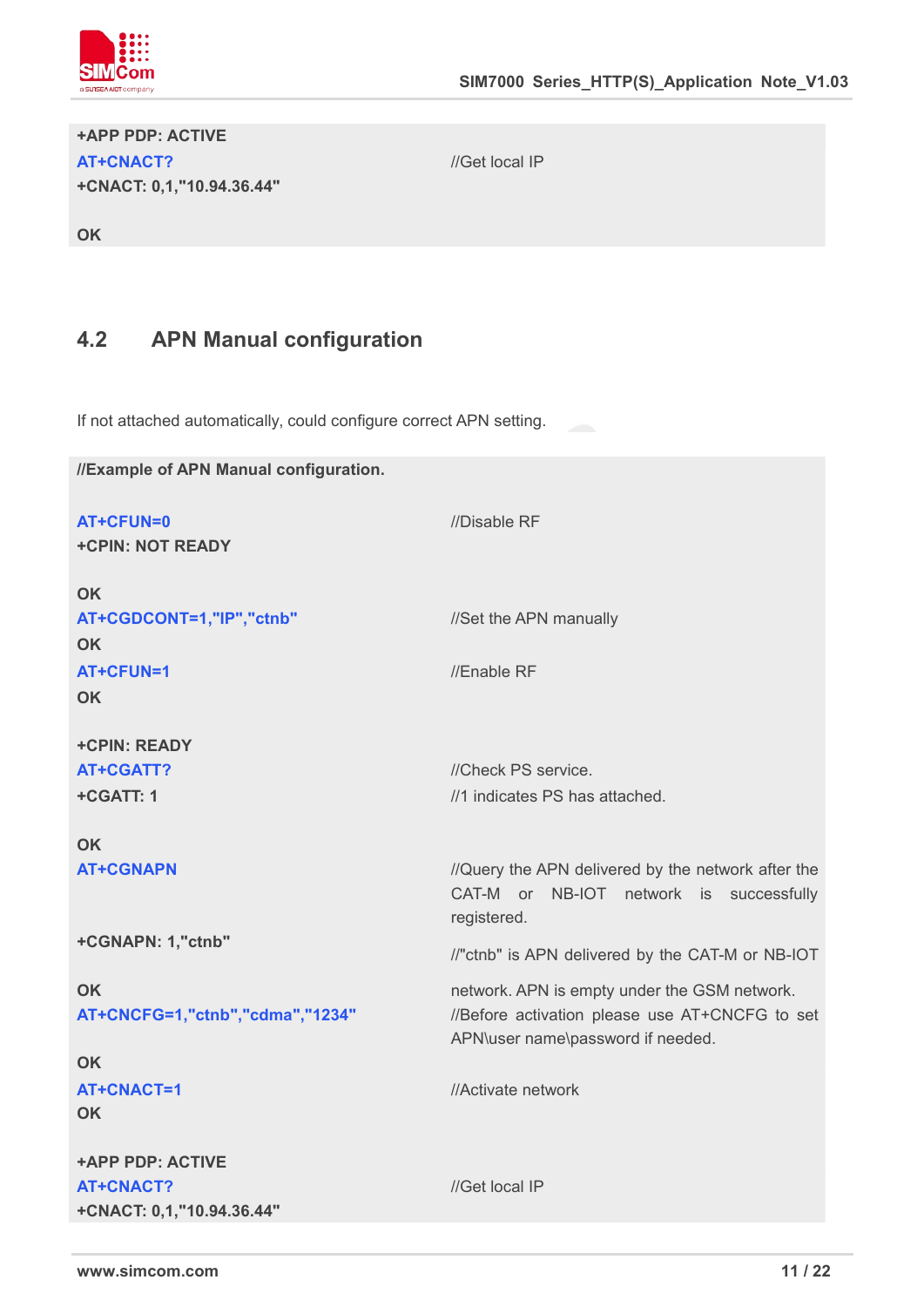

#### **OK**

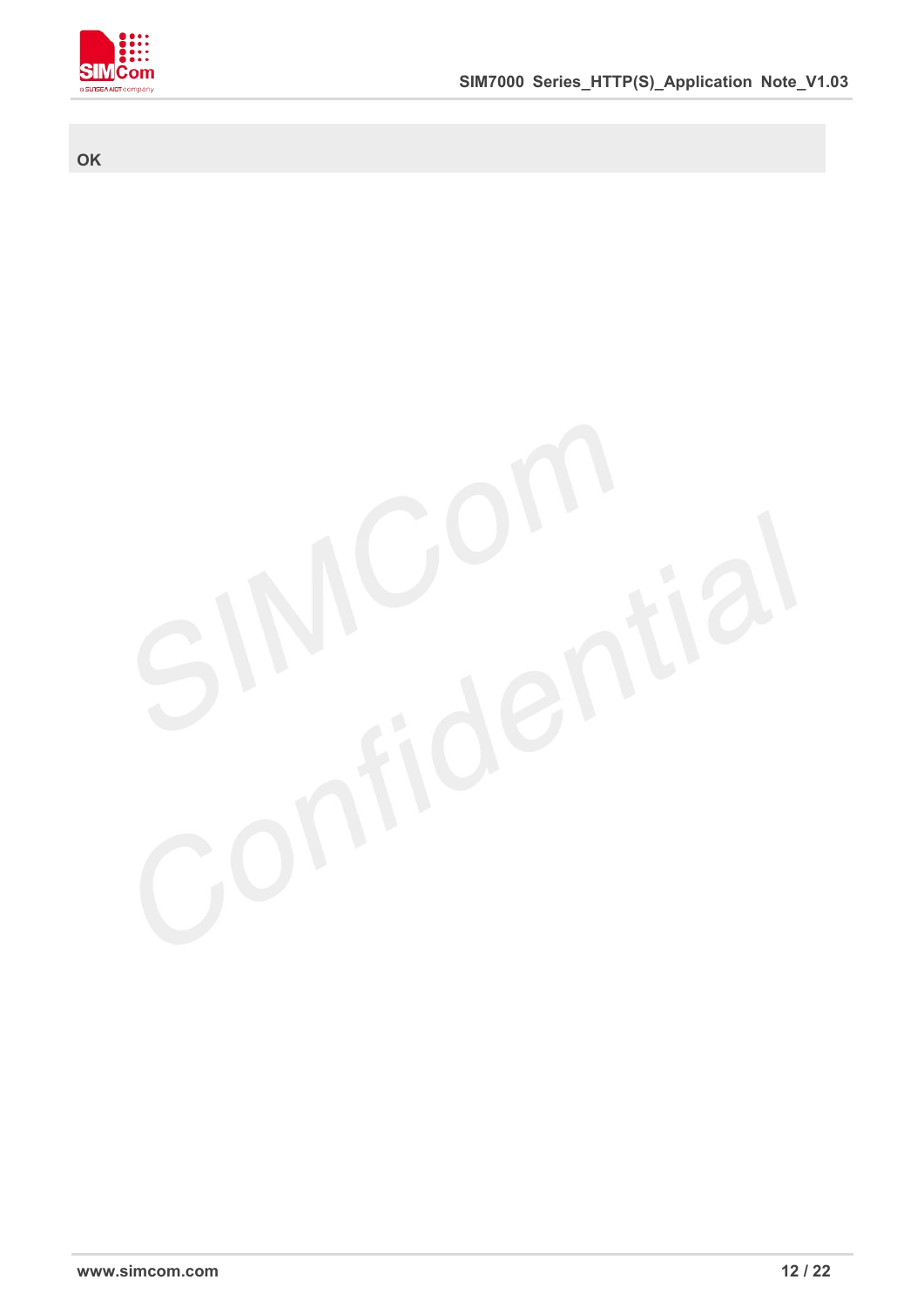

# **5 HTTP(S) Examples**

# **5.1 HTTP Function**

### **5.1.1 HTTP GET**

**//Example of HTTP GET.**

```
AT+SHCONF="URL","http://httpbin.org" OK
                                    //Set up server URL
AT+SHCONF="BODYLEN",1024
OK
                                    //Set HTTP body length, for range of max body
                                    length
AT+SHCONF="HEADERLEN",350
OK
                                    //Set HTTP head length, for range of max head
                                    length
AT+SHCONN
OK
                                    //HTTP build
AT+SHSTATE?
+SHSTATE: 1
OK
                                    //Get HTTP status
                                    //"+SHSTATE: 1": connected
                                    //"+SHSTATE: 0": disconnected
AT+SHCHEAD
OK
                                    //Clear HTTP header, because of http header is
                                    appended
AT+SHAHEAD="User-Agent","curl/7.47.0" OK
                                    //Add header content
                                    //For detail, please refer to document "rfc2616" AT+SHAHEAD="Cache-control","no-cache" OK
                                    //Add header content
                                    //For detail, please refer to document "rfc2616" AT+SHAHEAD="Connection","keep-alive" OK
                                    //Add header content
                                    //For detail, please refer to document "rfc2616" AT+SHAHEAD="Accept","*/*" OK
                                    //Add header content
                                    //For detail, please refer to document "rfc2616" AT+SHREQ="/get?user=jack&password=123",1
OK
+SHREQ: "GET",200,387
                                    //Set request type is GET.
                                    //Get data size is 387.
AT+SHREAD=0,387
OK
                                    //Read data length is 387
                                    //The data content is follow "+SHREAD: 387"
```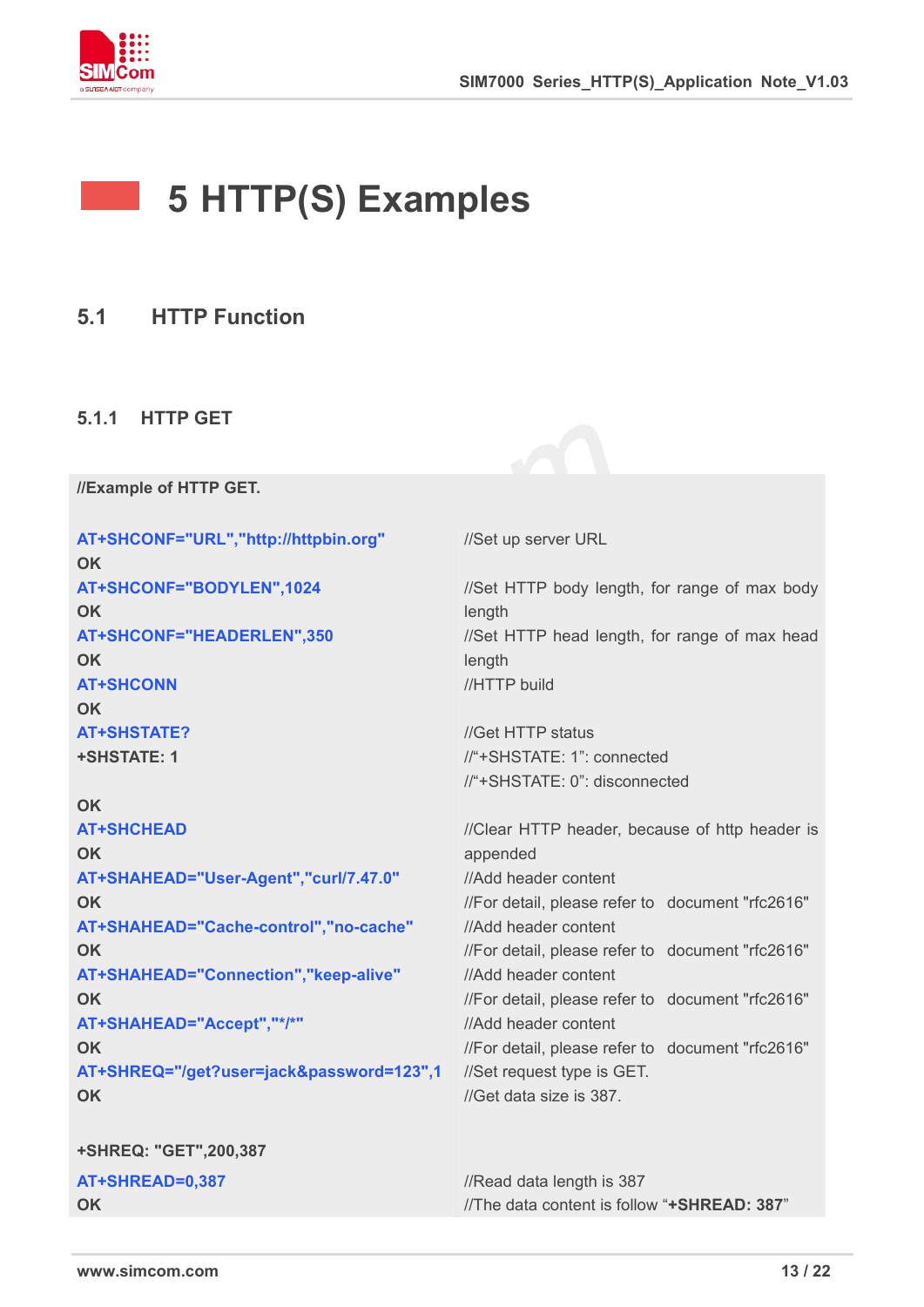

| +SHREAD: 387                                  |                           |
|-----------------------------------------------|---------------------------|
| $\{$                                          |                           |
| "args": {                                     |                           |
| "password": "123",                            |                           |
| "user": "jack"                                |                           |
| },                                            |                           |
| "headers": {                                  |                           |
| "Accept": "*/*",                              |                           |
| "Cache-Control": "no-cache",                  |                           |
| "Content-Length": "0",                        |                           |
| "Host": "httpbin.org",                        |                           |
| "User-Agent": "curl/7.47.0",                  |                           |
| "X-Amzn-Trace-Id":                            |                           |
| "Root=1-5ed706c8-99b97372ae6f043f805cf243"    |                           |
| },                                            |                           |
| "origin": "117.132.195.245",                  |                           |
| "url":                                        |                           |
| "http://httpbin.org/get?user=jack&password=12 |                           |
| 3"                                            |                           |
| }                                             |                           |
| <b>AT+SHDISC</b>                              | //Disconnect HTTP connect |
| <b>OK</b>                                     |                           |

# **5.1.2 HTTP POST**

**//Example 1 of HTTP POST.**

| AT+SHCONF="URL","http://httpbin.org"<br><b>OK</b> | //Set up server URL    |
|---------------------------------------------------|------------------------|
| AT+SHCONF="BODYLEN",1024<br><b>OK</b>             | //Set HTTP body length |
| AT+SHCONF="HEADERLEN",350<br><b>OK</b>            | //Set HTTP head length |
| <b>AT+SHCONN</b><br><b>OK</b>                     | //HTTP build           |
| <b>AT+SHSTATE?</b><br><b>+SHSTATE: 1</b>          | //Get HTTP status      |
| <b>OK</b>                                         |                        |
| <b>AT+SHCHEAD</b><br><b>OK</b>                    | //Clear HTTP header    |
| AT+SHAHEAD="Content-Type","application/x-         | //Add header content   |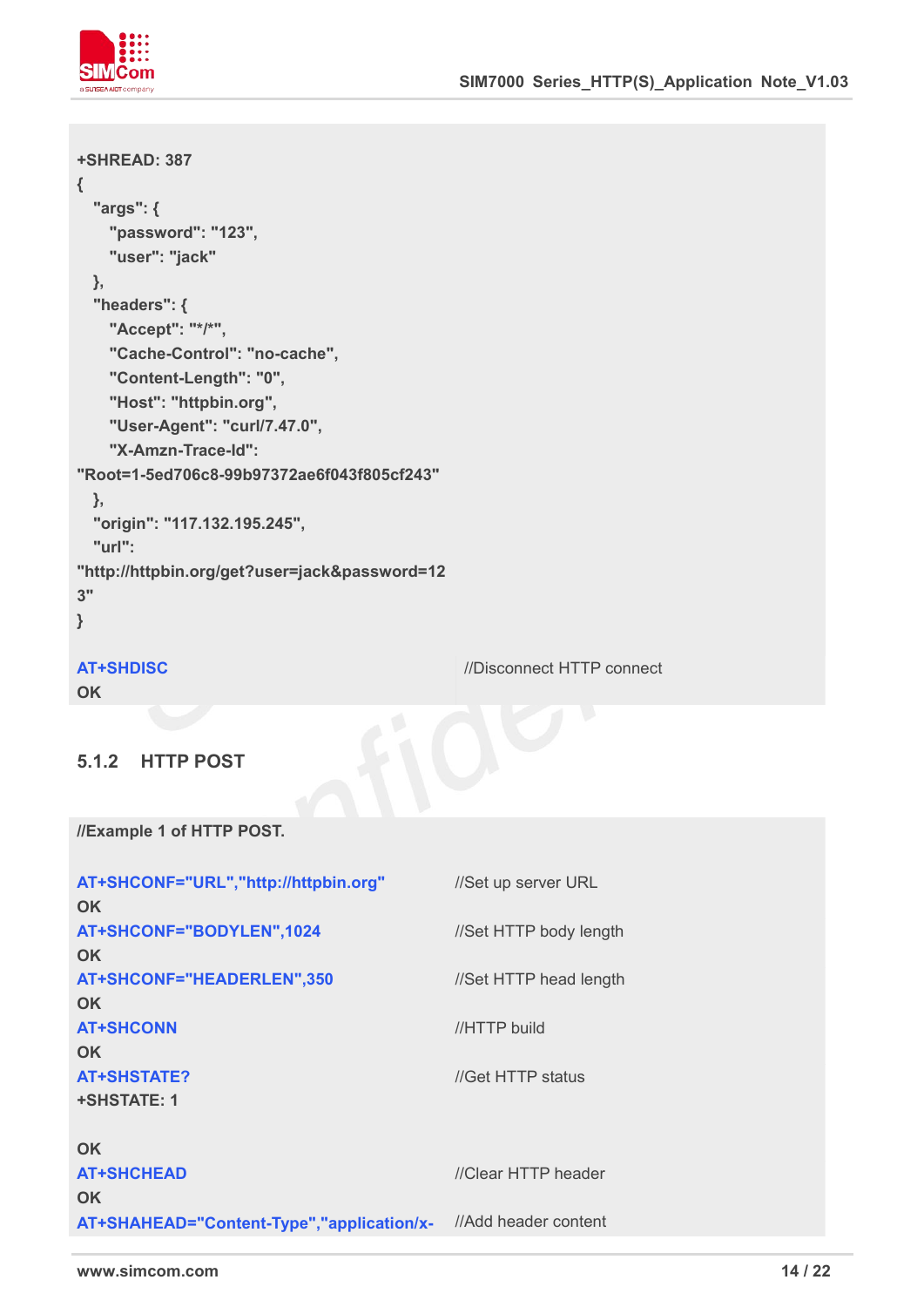

```
www-form-urlencoded" OK
AT+SHAHEAD="Cache-control","no-cache" OK
                                  //Add header content
AT+SHAHEAD="Connection","keep-alive" OK
                                  //Add header content
AT+SHAHEAD="Accept","*/*" OK
                                   //Add header content
AT+SHCPARA
OK
                                   //Clear body content parameter
AT+SHPARA="product","apple" OK
                                   //Add body content parameter
AT+SHPARA="price","1" OK
                                   //Add body content parameter
AT+SHREQ="/post",3
OK
+SHREQ: "POST",200,452
                                   //Set request type is POST
                                   //Get data size is 452.
AT+SHREAD=0,452
OK
+SHREAD: 452
{ "args": {}, "data": "", "files": {}, "form": { "price": "1", "product": "apple"
 },"headers": { "Accept": "*/*", "Cache-Control": "no-cache", "Content-Length": "21", "Content-Type": "application/x-www-form-urlencoded", "Host": "httpbin.org", "X-Amzn-Trace-Id": "Root=1-5ed633df-058feb6412204392e95333b2
"
 },"json": null, "origin": "218.204.252.187", "url": "http://httpbin.org/post"
}
                                   //Read data length is 452
                                   //The data content is follow "+SHREAD: 452"
```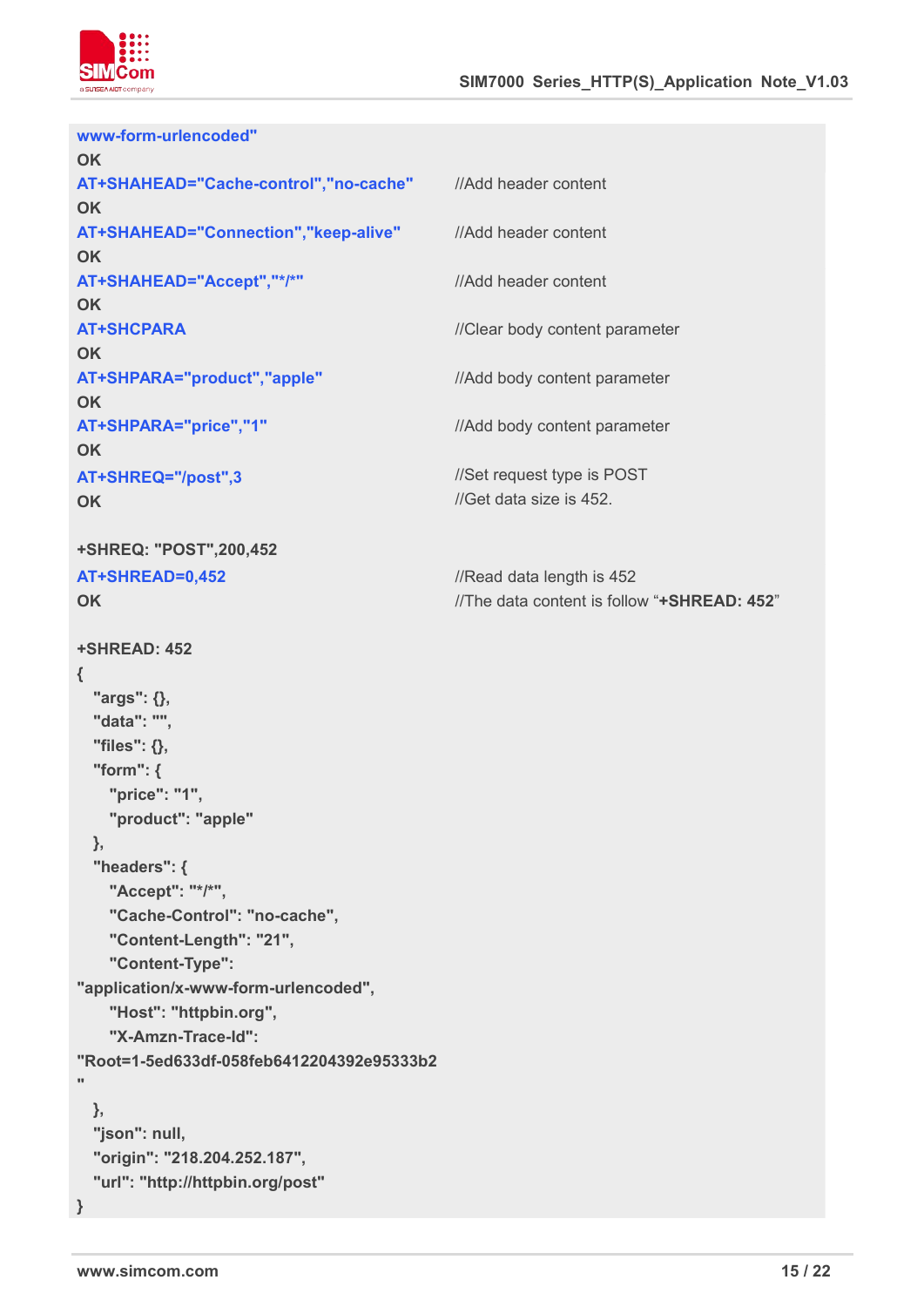

#### **AT+SHDISC**

**OK**

//Disconnect HTTP connect

#### **//Example 2 of HTTP POST.**

| AT+SHCONF="URL","http://httpbin.org"                               | //Set up server URL                         |  |
|--------------------------------------------------------------------|---------------------------------------------|--|
| <b>OK</b>                                                          |                                             |  |
| AT+SHCONF="BODYLEN",1024                                           | //Set HTTP body length                      |  |
| <b>OK</b>                                                          |                                             |  |
| AT+SHCONF="HEADERLEN",350                                          | //Set HTTP head length                      |  |
| <b>OK</b>                                                          |                                             |  |
| <b>AT+SHCONN</b>                                                   | //HTTP build                                |  |
| <b>OK</b>                                                          |                                             |  |
| <b>AT+SHSTATE?</b><br><b>+SHSTATE: 1</b>                           | //Get HTTP status                           |  |
| <b>OK</b>                                                          |                                             |  |
| <b>AT+SHCHEAD</b>                                                  | //Clear HTTP header                         |  |
| <b>OK</b>                                                          |                                             |  |
| AT+SHAHEAD="Content-Type","application/x-<br>www-form-urlencoded"  | //Add header content                        |  |
| <b>OK</b>                                                          |                                             |  |
| AT+SHAHEAD="Cache-control","no-cache"                              | //Add header content                        |  |
| <b>OK</b>                                                          |                                             |  |
| AT+SHAHEAD="Connection","keep-alive"                               | //Add header content                        |  |
| <b>OK</b>                                                          |                                             |  |
| AT+SHAHEAD="Accept","*/*"                                          | //Add header content                        |  |
| <b>OK</b>                                                          |                                             |  |
| AT+SHBOD="{\"title\":\"Hello http server\"}",29 //Set body content |                                             |  |
| <b>OK</b>                                                          |                                             |  |
| AT+SHREQ="/post",3                                                 | //Set request type is POST                  |  |
| <b>OK</b>                                                          | //Get data size is 457.                     |  |
| <b>+SHREQ: "POST",200,457</b>                                      |                                             |  |
| AT+SHREAD=0,457                                                    | //Read data length is 457                   |  |
| <b>OK</b>                                                          | //The data content is follow "+SHREAD: 457" |  |
| +SHREAD: 457                                                       |                                             |  |
| ₹                                                                  |                                             |  |
| "args": {},                                                        |                                             |  |
| "data": "{\"title\":\"Hello http server\"}",                       |                                             |  |
| "files": {},                                                       |                                             |  |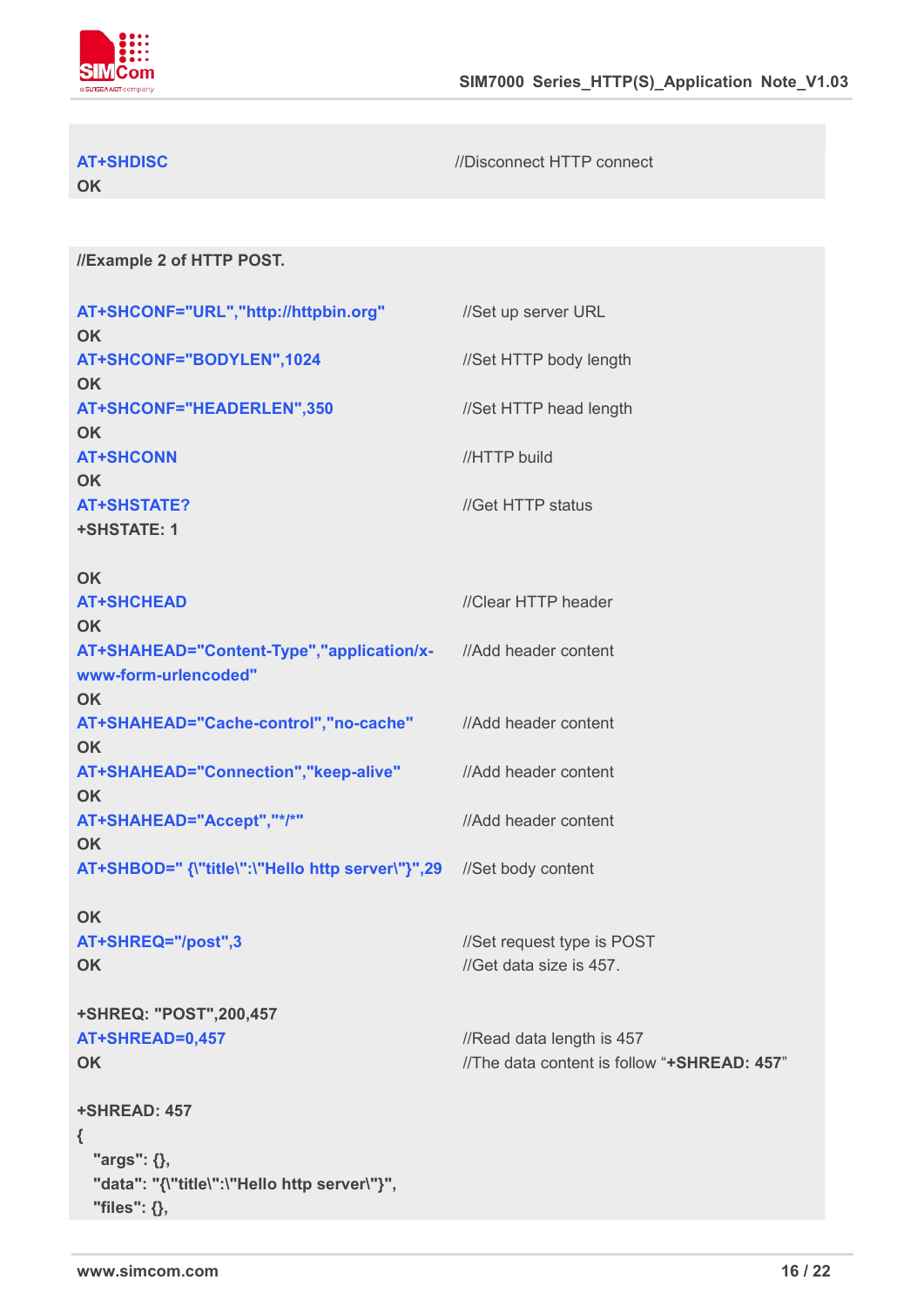

```
"form": {}, "headers": { "Accept": "*/*", "Cache-Control": "no-cache", "Content-Length": "29", "Content-Type": "application/json", "Host": "httpbin.org", "X-Amzn-Trace-Id": "Root=1-5ed63fa7-3dda07707b3f2ea63e092a3a"
 },"json": { "title": "Hello http server"
 },"origin": "218.204.252.187", "url": "http://httpbin.org/post"
}
```

```
AT+SHDISC
```
**OK**

//Disconnect HTTP connect

# **5.2 HTTPS Function**

### **5.1.1 HTTPS download and convert SSL certificate**

**//Example of HTTPS download and convert SSL Certificate.**

| <b>AT+CFSINIT</b><br><b>OK</b>                                | //Init FS AT command                                                                                       |
|---------------------------------------------------------------|------------------------------------------------------------------------------------------------------------|
| AT+CFSWFILE=3,"httpbin_root_ca.cer",0,1492<br>,1000           | //After download, sent certificate file through the<br>serial port.1492 is certificate size.               |
| <b>DOWNLOAD</b><br><b>OK</b>                                  | //Send CA file success                                                                                     |
| <b>AT+CFSTERM</b><br><b>OK</b>                                | //Free data buffer                                                                                         |
| AT+CSSLCFG="convert",2,"httpbin_root_ca.c<br>er"<br><b>OK</b> | //Conversion CA certificate format.<br>//2 means CA type.<br>//httpbin root ca.cer is CA certificate name. |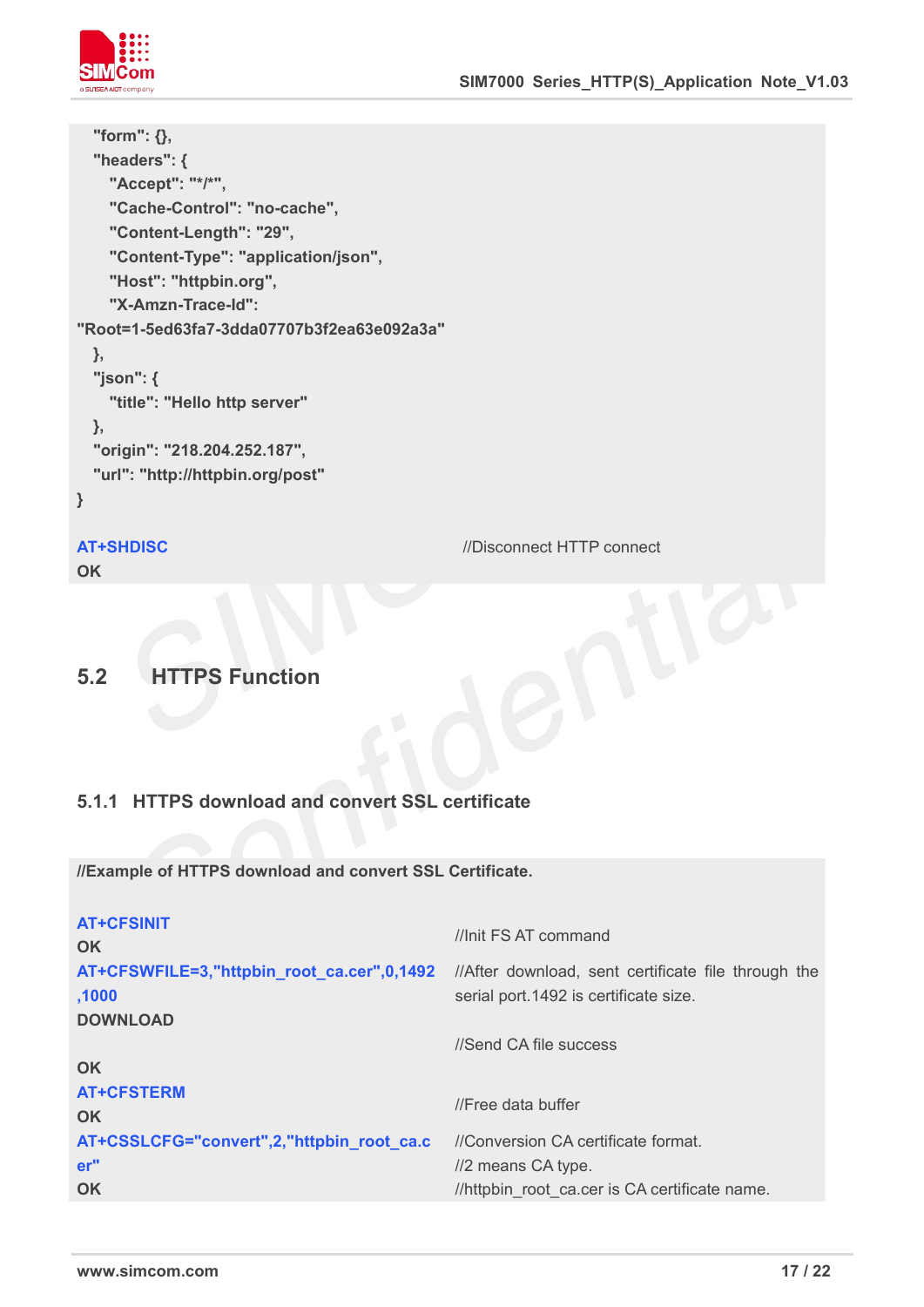

## **5.2.1 HTTPS GET**

| //Example of HTTPS GET.                            |                                                                                                  |
|----------------------------------------------------|--------------------------------------------------------------------------------------------------|
| AT+CSSLCFG="sslversion",1,3<br><b>OK</b>           | //Configure SSL/TLS version                                                                      |
| AT+SHSSL=1,"httpbin_root_ca.cer"<br><b>OK</b>      | //Set HTTP SSL Configure<br>//if you would skip certificate verify, use<br>AT+SHSSL=1,"" instead |
| AT+SHCONF="URL","https://httpbin.org"<br><b>OK</b> | //Set connect server parameter                                                                   |
| AT+SHCONF="BODYLEN",1024<br><b>OK</b>              | //Set max body length                                                                            |
| AT+SHCONF="HEADERLEN",350<br><b>OK</b>             | //Set max header length                                                                          |
| <b>AT+SHCONN</b><br><b>OK</b>                      | //Connect HTTPS server                                                                           |
| <b>AT+SHSTATE?</b><br>+SHSTATE: 1                  | //Get HTTP status                                                                                |
| <b>OK</b>                                          |                                                                                                  |
| <b>AT+SHCHEAD</b><br><b>OK</b>                     | //Clear HTTP header content                                                                      |
| AT+SHAHEAD="User-Agent","curl/7.47.0"<br><b>OK</b> | //Add header content                                                                             |
| AT+SHAHEAD="Cache-control","no-cache"<br><b>OK</b> | //Add header content                                                                             |
| AT+SHAHEAD="Connection","keep-alive"<br><b>OK</b>  | //Add header content                                                                             |
| AT+SHAHEAD="Accept","*/*"<br>OK                    | //Add header content                                                                             |
| AT+SHREQ="/get?user=jack&password=123",1<br>OK     | //Set request type is GET.<br>//Get data size is 388                                             |
| +SHREQ: "GET",200,388                              |                                                                                                  |
| AT+SHREAD=0,388<br><b>OK</b>                       | //Read data length is 388<br>//The data content is follow "+SHREAD: 388"                         |
| +SHREAD: 388                                       |                                                                                                  |
| ₹<br>"args": {<br>"password": "123",               |                                                                                                  |
| "user": "jack"<br>},                               |                                                                                                  |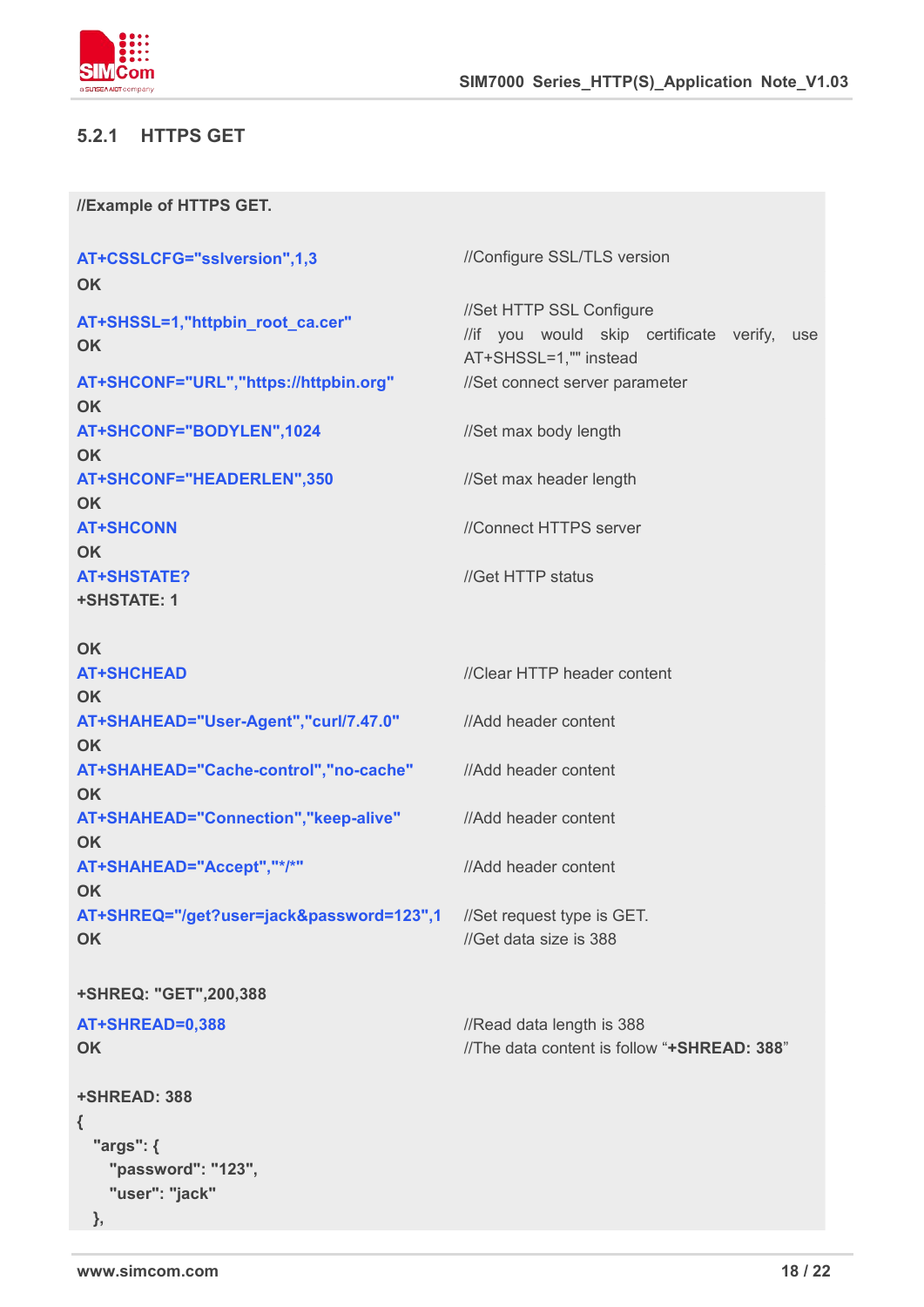

**"headers": { "Accept": "\*/\*", "Cache-Control": "no-cache", "Content-Length": "0", "Host": "httpbin.org", "User-Agent": "curl/7.47.0", "X-Amzn-Trace-Id": "Root=1-5ed706c8-99b97372ae6f043f805cf243" },"origin": "117.132.195.245", "url": "https://httpbin.org/get?user=jack&password=1 23" }**

#### **AT+SHDISC**

**OK**

//Disconnect HTTP connect

## **5.2.2 HTTPS POST**

**//Example 1 of HTTPS POST.**

#### **AT+CSSLCFG="sslversion",1,3 OK** //Configure SSL/TLS version **AT+SHSSL=1,"baidu\_root\_ca.cer" OK** //Set HTTP SSLConfigure //if you would skip certificate verify, use AT+SHSSL=1,"" instead **AT+SHCONF="URL","https://httpbin.org" OK** //Set connect server parameter **AT+SHCONF="BODYLEN",1024 OK** //Set max body length **AT+SHCONF="HEADERLEN",350 OK** //Set max header length **AT+SHCONN OK** //Connect HTTPS server **AT+SHSTATE? +SHSTATE: 1 OK** //Get HTTP status **AT+SHCHEAD OK** //Clear HTTP header **AT+SHAHEAD="Content-Type","application/x-** //Add header content

**www-form-urlencoded"**

**OK**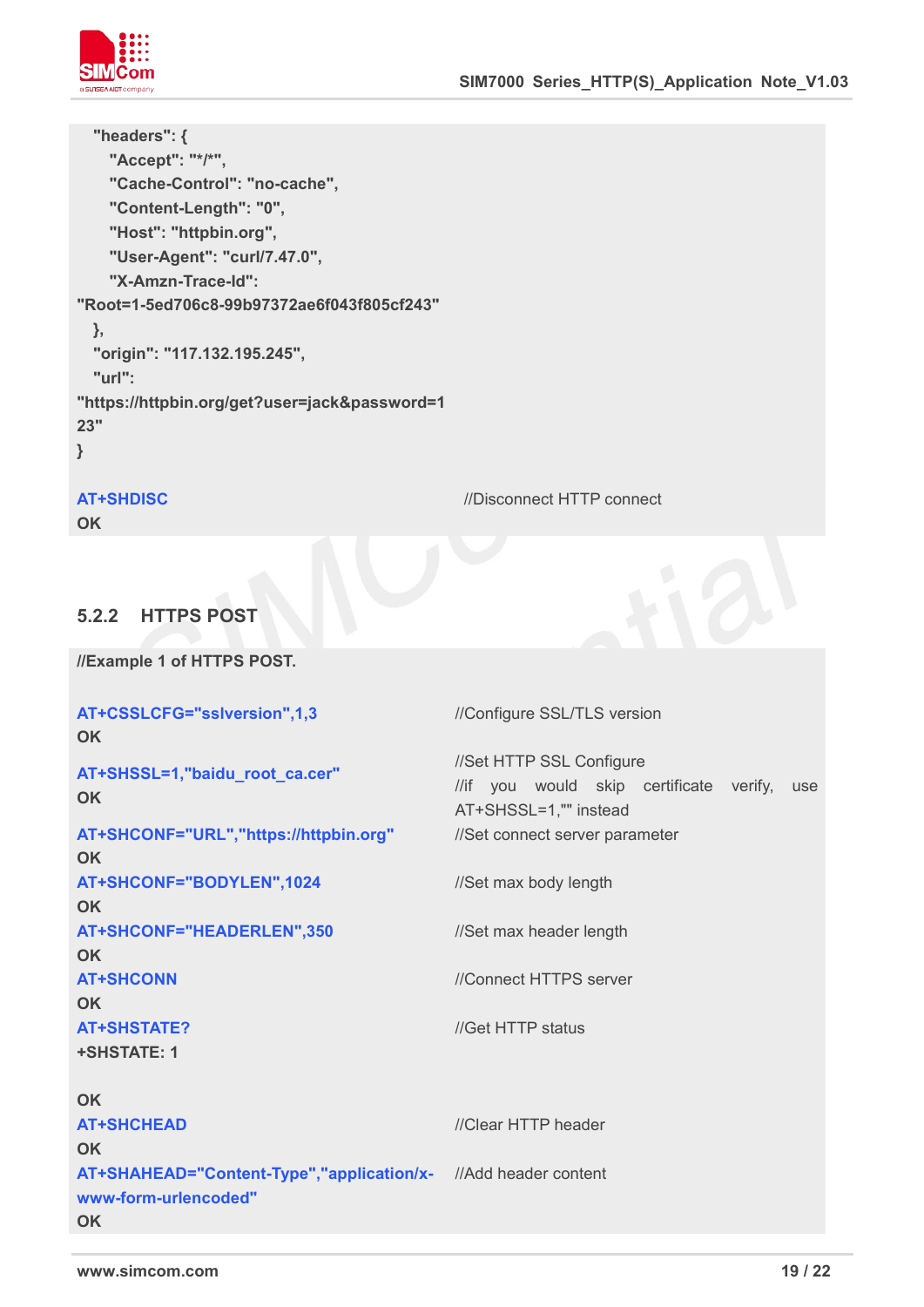

| AT+SHAHEAD="Cache-control","no-cache"<br><b>OK</b>                                                                                                                                                                                                                                                                  | //Add header content                                                     |
|---------------------------------------------------------------------------------------------------------------------------------------------------------------------------------------------------------------------------------------------------------------------------------------------------------------------|--------------------------------------------------------------------------|
| AT+SHAHEAD="Connection","keep-alive"<br>OK                                                                                                                                                                                                                                                                          | //Add header content                                                     |
| AT+SHAHEAD="Accept","*/*"<br><b>OK</b>                                                                                                                                                                                                                                                                              | //Add header content                                                     |
| <b>AT+SHCPARA</b><br><b>OK</b>                                                                                                                                                                                                                                                                                      | //Clear body content para                                                |
| AT+SHPARA="product","apple"<br><b>OK</b>                                                                                                                                                                                                                                                                            | //Add body content para                                                  |
| AT+SHPARA="price","1"<br><b>OK</b>                                                                                                                                                                                                                                                                                  | //Add body content para                                                  |
| AT+SHREQ="/post",3<br>OK                                                                                                                                                                                                                                                                                            | //Set request type is POST<br>//Get data size is 453.                    |
| +SHREQ: "POST",200,453                                                                                                                                                                                                                                                                                              |                                                                          |
| AT+SHREAD=0,453<br><b>OK</b>                                                                                                                                                                                                                                                                                        | //Read data length is 453<br>//The data content is follow "+SHREAD: 453" |
| +SHREAD: 453<br>$\{$<br>"args": {},<br>"data": "",<br>"files": {},<br>"form": $\{$<br>"price": "1",<br>"product": "apple"<br>},<br>"headers": {<br>"Accept": "*/*",<br>"Cache-Control": "no-cache",<br>"Content-Length": "21",<br>"Content-Type":<br>"application/x-www-form-urlencoded",<br>"Host": "httpbin.org", |                                                                          |
| "X-Amzn-Trace-Id":<br>"Root=1-5ed633df-058feb6412204392e95333b2<br>$\bullet$                                                                                                                                                                                                                                        |                                                                          |
| },<br>"json": null,<br>"origin": "218.204.252.187",<br>"url": "https://httpbin.org/post"<br>}                                                                                                                                                                                                                       |                                                                          |
| <b>AT+SHDISC</b>                                                                                                                                                                                                                                                                                                    | //Disconnect HTTP connect                                                |

**OK**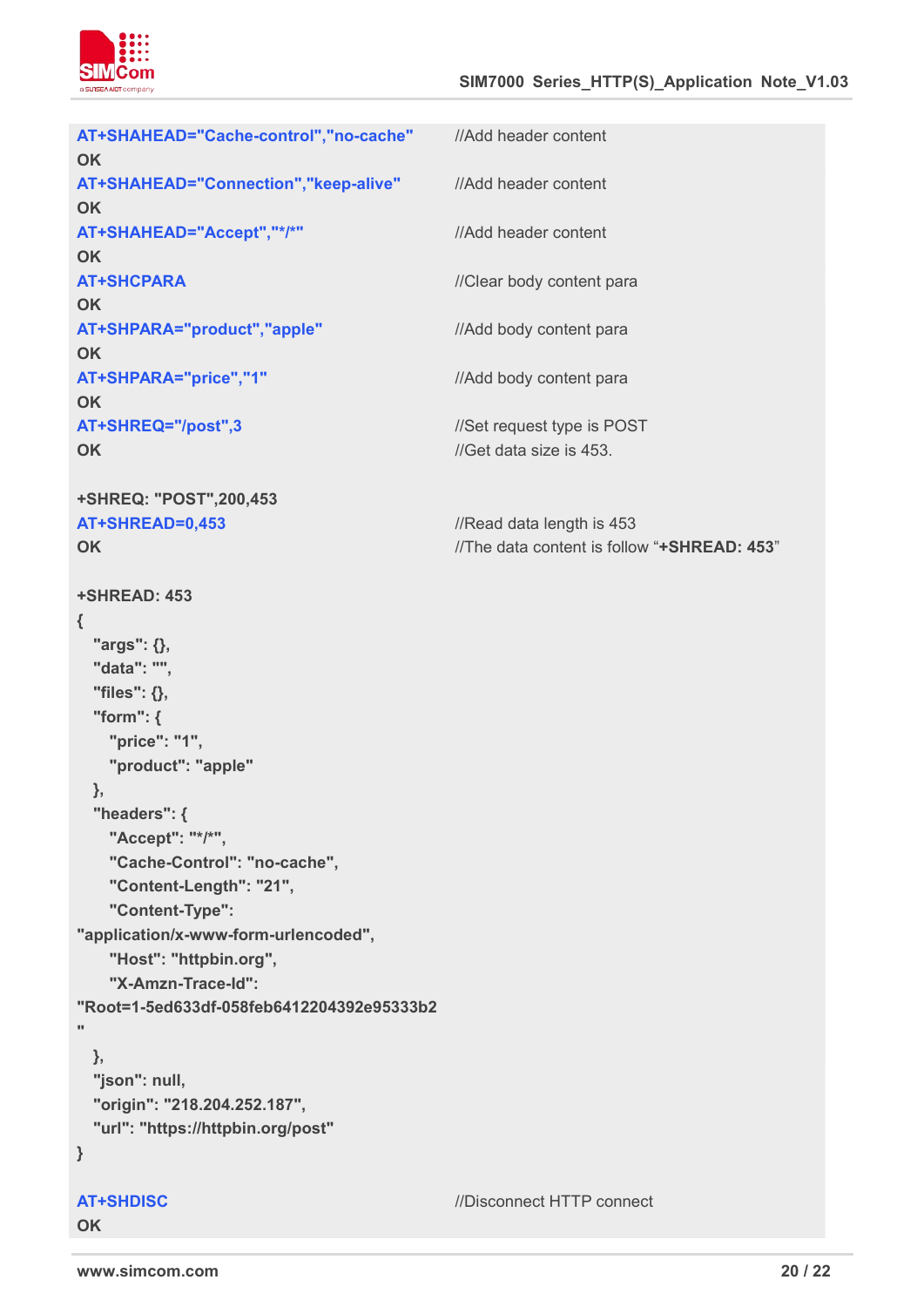

**//Example 2 of HTTPS POST.**

| AT+CSSLCFG="sslversion",1,3<br><b>OK</b>                                         | //Configure SSL/TLS version                                                                      |
|----------------------------------------------------------------------------------|--------------------------------------------------------------------------------------------------|
| AT+SHSSL=1,"baidu_root_ca.cer"<br><b>OK</b>                                      | //Set HTTP SSL Configure<br>//if you would skip certificate verify, use<br>AT+SHSSL=1,"" instead |
| AT+SHCONF="URL","https://httpbin.org"<br><b>OK</b>                               | //Set connect server parameter                                                                   |
| AT+SHCONF="BODYLEN",1024<br><b>OK</b>                                            | //Set max body length                                                                            |
| AT+SHCONF="HEADERLEN",350<br><b>OK</b>                                           | //Set max header length                                                                          |
| <b>AT+SHCONN</b><br><b>OK</b>                                                    | //Connect HTTPS server                                                                           |
| <b>AT+SHSTATE?</b><br>+SHSTATE: 1                                                | //Get HTTP status                                                                                |
| <b>OK</b>                                                                        |                                                                                                  |
| <b>AT+SHCHEAD</b><br><b>OK</b>                                                   | //Clear HTTP header                                                                              |
| AT+SHAHEAD="Content-Type","application/js //Add header content<br>on"            |                                                                                                  |
| <b>OK</b>                                                                        |                                                                                                  |
| AT+SHAHEAD="Cache-control","no-cache" //Add header content<br><b>OK</b>          |                                                                                                  |
| AT+SHAHEAD="Connection","keep-alive" //Add header content<br><b>OK</b>           |                                                                                                  |
| AT+SHAHEAD="Accept","*/*"<br><b>OK</b>                                           | //Add header content                                                                             |
| AT+SHBOD=" {\"title\":\"Hello http server\"}",29 //Set body content<br><b>OK</b> |                                                                                                  |
| AT+SHREQ="/post",3                                                               | //Set request type is POST                                                                       |
| <b>OK</b>                                                                        | //Get data size is 458.                                                                          |
| +SHREQ: "POST",200,458                                                           |                                                                                                  |
| AT+SHREAD=0,458                                                                  | //Read data length is 458                                                                        |
| <b>OK</b>                                                                        | //The data content is follow "+SHREAD: 458"                                                      |
| +SHREAD: 458                                                                     |                                                                                                  |
| {                                                                                |                                                                                                  |
| "args": {},                                                                      |                                                                                                  |
| "data": "{\"title\":\"Hello http server\"}",                                     |                                                                                                  |